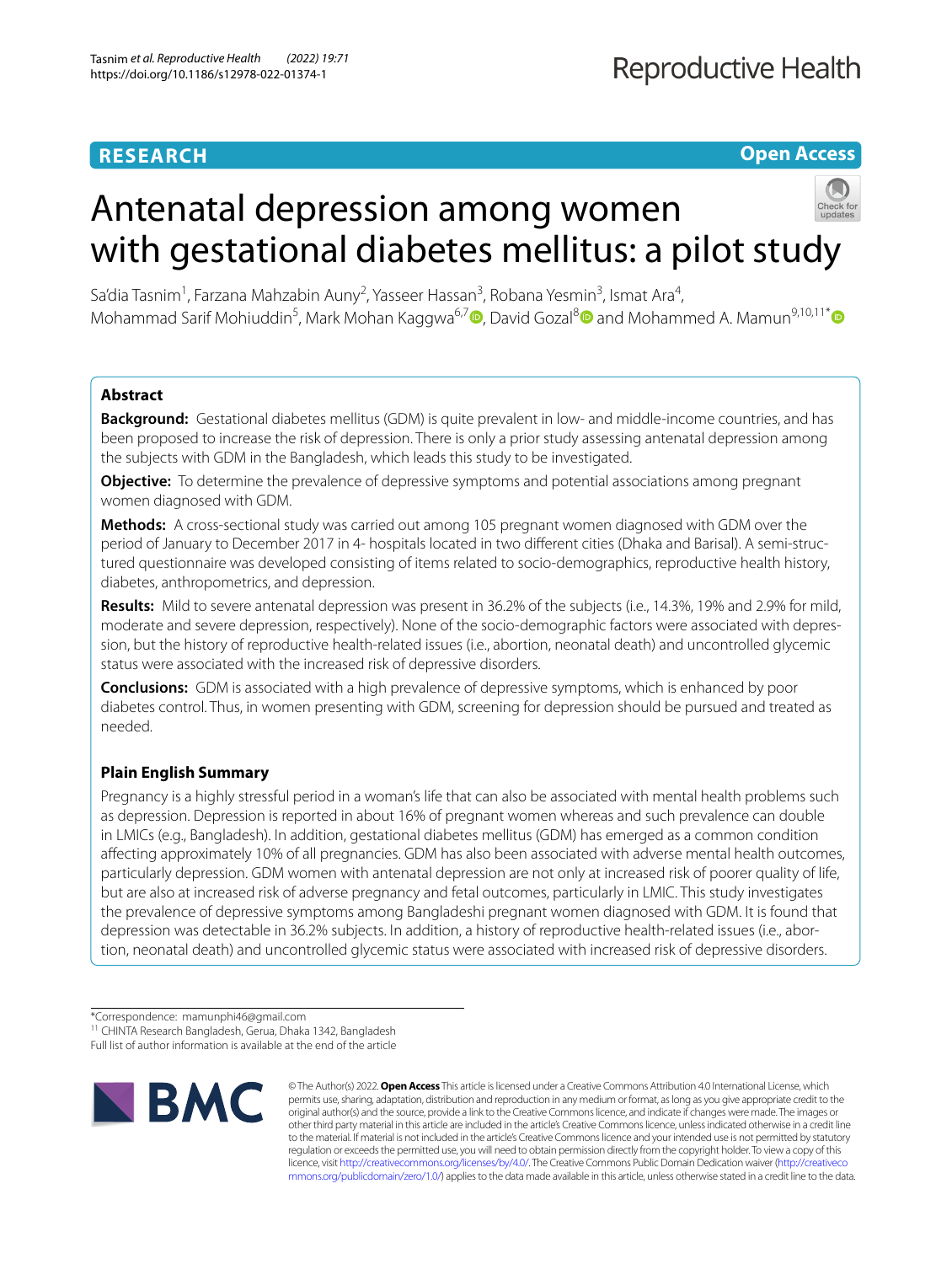Considering the negative efects of both GDM and depression on pregnancy-related outcomes, early screening of these conditions should be pursued, preferably once every trimester over the duration of the pregnancy.

**Keywords:** Antenatal depression, Body mass index, Diabetes and depression, Gestational diabetes mellitus, Maternal depression, Pregnancy and depression, Reproductive health

#### **Introduction**

Pregnancy is a highly stressful time in a woman's life and is often associated with anxiety and depression. Fear of fetal deformities, economic concerns, and motherhood expectations are the common sources of anxiety that may ultimately lead to depression [[1](#page-6-0)]. According to the WHO, the prevalence of depression in developing countries is around 15.6% during pregnancy [[2\]](#page-6-1). However, a systematic review of studies conducted in developed and lowincome countries reported the prevalence of gestational depression as ranging between 5 to 30% for developed economies  $[1, 3, 4]$  $[1, 3, 4]$  $[1, 3, 4]$  $[1, 3, 4]$  $[1, 3, 4]$  and 15.6% to 31.1% for low- and middle-income countries (LMICs) like Bangladesh  $[5]$  $[5]$ . These estimates varied according to ethnicity, history of miscarriage, issues related to medically assisted pregnancy, ambivalent attitude about the pregnancy, and socioeconomic condition of the women  $[1, 3, 5-7]$  $[1, 3, 5-7]$  $[1, 3, 5-7]$  $[1, 3, 5-7]$  $[1, 3, 5-7]$  $[1, 3, 5-7]$ . Depression is an abnormal psychological state that is usually characterized by excessive or long-term decreased mood and loss of interest in enjoyable activities, and reduced quality of life [[8,](#page-6-6) [9](#page-6-7)], all of which can lead to a vast array of pernicious consequences for both mother and child.

In recent years, gestational diabetes mellitus (GDM) has emerged as a common condition during pregnancy [[10\]](#page-6-8). Indeed, one in 10 pregnancies is estimated to be associated with diabetes, whereas 90% of these cases are reported as GDM [\[11](#page-6-9), [12\]](#page-6-10). Furthermore, the risk of GDM can rise to 30% of all pregnancies if obesity is present [\[11](#page-6-9)], with the majority of cases (87%) being reported from LMIC  $[12]$ . The prevalence of GDM has been progressively increasing in Bangladesh compared to other South-East Asian countries [[13](#page-6-11)], with pooled estimates indicating a prevalence of about 8.0%  $[14–16]$  $[14–16]$ . The presence of GDM increases the risk of adverse efects on both the mother and child. The most common complications include an increased risk of fetal loss as well as postpartum development of type 2 diabetes in the mother [\[11](#page-6-9), [17,](#page-7-1) [18\]](#page-7-2).

GDM has also been associated with adverse mental health outcomes, particularly depression. GDM subjects with antenatal depression are not only at increased risk of poorer quality of life [\[19](#page-7-3)], but are also at increased risk of adverse pregnancy and fetal outcomes, particularly in LMICs [\[20–](#page-7-4)[22\]](#page-7-5). Considering the potential negative consequences of GDM and gestational depression and the scarcity of information regarding these issues in Bangladesh [[23\]](#page-7-6), the present study was undertaken to investigate the prevalence of depressive symptoms and potential associations among Bangladeshi pregnant women diagnosed with GDM.

## **Methods**

#### **Study design and participants**

A cross-sectional study was conducted to assess the prevalence of depressive symptoms and potential associations among Bangladeshi pregnant women diagnosed with GDM within January to December 2017 in two diferent cities (Dhaka and Barisal). Two hospitals from each city were included based on the criteria of having adequate facilities to deal with GDM patients and availability of patients seeking medical assistance from remote areas and those who had GDM-related complications. Therefore, it is assumed that the vast majority, if not all pregnant women who were at risk, suspected to sufer from GDM, or those formally diagnosed as GDM patients would come to these hospitals for their treatment and antenatal check-ups. The survey was carried out in the outpatient departments of the four hospitals, namely (i) BIRDEM General Hospital (Dhaka), (ii) BSMMU Hospital (Dhaka), (iii) Sher E Bangla Medical College Hospital (Barisal), and (iv) Advocate Hemayet Uddin Ahmed Diabetic & General Hospital (Barisal).

## **Data collection approach**

Before the onset of the data acquisition interviews, the semi-structured questionnaire was pilot tested on a total of 10 respondents to ascertain it was easily understandable by all interviewees. After implementing changes based on the feedback from the pre-testing phase, data were collected from the respondents through face-toface interviews conducted in Bangla, the native language of both the research team and the participants. However, respondents were identifed by purposive sampling after compiling selection criteria, which included: (i) pregnant women diagnosed with GDM by the hospital physician and (ii) women who were willing to participate. Participants were excluded from the study if they (i) had pregestational diabetes and comorbid conditions, (ii) were severely ill or unable to participate, or (iii) were not willing to participate. A total of 105 interviews were ultimately included for analyses.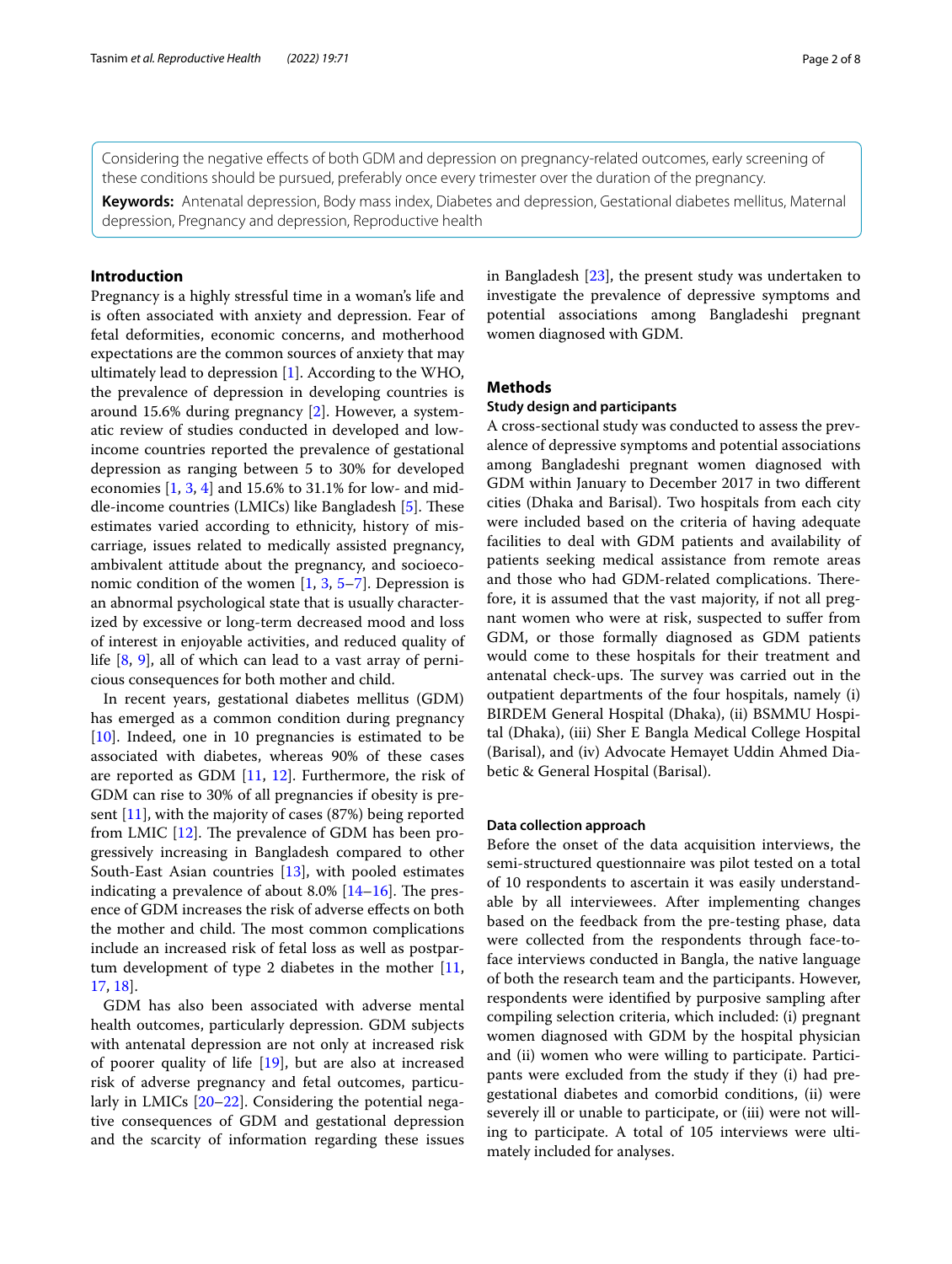## **Ethical considerations**

A formal ethical approval of the study was obtained from the Institutional Review Board at the National Institute of Preventive and Social Medicine, Dhaka, Bangladesh (ethical clearance approval number: NIPSOM/ IRB/2017/245). Participation in this study was absolutely voluntary. Potential subjects were informed that they have the right to refuse to respond to any of the entire set of interview questions and that they also have the right to withdraw from an ongoing interview. Subjects were also clearly informed about the confdentiality of their data and provided complete assurance that all information would be kept confdential and their names or anything which can identify them would not be published or exposed anywhere. Participants had to provide consent by signature or thumb impression.

#### **Measures**

A semi-structured questionnaire was developed in Bangla consisting of questions related to (i) sociodemographics, (ii) reproductive health, (iii) diabetes, (iv) anthropometrics, and (iv) depression. Permission for using the depression assessment instrument was granted by the developer of the Montgomery-Asberg Depression Rating Scale (MADRS). A short description of all variables included in this study is given below.

#### *Socio‑demographic factors*

The basic socio-demographic information of the participants, such as age, residence, religion, family type, family income, family expenditure, occupation, and education, were documented. In addition, the occupation and education of the participants' spouses were explored.

## *Reproductive Health‑related factors*

Data on reproductive health-related issues such as the age of marriage, duration of married status, age of frst pregnancy, the total number of pregnancies, total number of children, age of the last child born, etc., were collected. In addition, a history of (i) intrauterine death, (ii) abortion, (iii) dilation and curettage, and (iv) neonatal death was obtained. Subsequently, a continuous variable was created, compiling all the history-related variables.

## *Diabetes‑related factors*

A number of factors associated with GDM were collected in this study. First of all, the history of GDM diagnosis and hypertension in the past pregnancy was assessed. Furthermore, family history of diabetes, personal history of hypertension, and status of smoking and smokeless tobacco use were asked. The aforementioned variables were compiled to create a continuous variable on GDM related issues.

#### *Glycemic status*

To evaluate GDM glycemic control or the current use of glucose-lowering medications [\[24](#page-7-7)], recently diagnosed glycemic status data were collected from the participants' patient charts. Based on the American Diabetes Association diagnostic criteria [\[25](#page-7-8)], GDM participants were classifed to 'no control of diabetes' based on their blood glucose (BG) levels (i) fasting:≥5.3 mmol/l, or (ii) 2 h after breakfast (ABF):  $\geq$  8.6 mmol/l.

#### *Anthropometric measures*

Measurements of the height and weight of the participants were performed. For assessing body mass index (BMI), weight in kilos was divided by the square of height in meters. The research assistants measured height and weight. The participants' weight was measured with a digital scale with an accuracy of 0.1 kg; with participants having on light clothing and without shoes. The digital weighing scale measurement accuracy was checked at various stages using standard weights. The height of the participants was measured using a tape with an accuracy of 0.1 cm that was fxed to the wall with a special tool in the different clinics. The participants took off their shoes and heels; buttocks, shoulders, and back of the head touched the wall, and the Frankfort line was parallel to the ground. Later on, the recommended BMI categories were followed: (i) < 18.5  $\text{kg/m}^2$  = underweight, (ii) 18.5– 24.9 kg/m<sup>2</sup> = normal or healthy weight, (iii) 25.0–29.9 kg/  $m^2$ = overweight, and (iv)  $\geq$  30.0 kg/m<sup>2</sup> = obese [[26\]](#page-7-9).

#### *Depression scale*

Depression was assessed by the 10-item MADRS [\[27](#page-7-10)]. Since its development, the scale has been widely validated and used globally, including in Bangladesh [[28,](#page-7-11) [29](#page-7-12)] and has also been used in GDM patients  $[23]$  $[23]$ . The scale contains symptoms related to (i) apparent sadness, (ii) reported sadness, (iii) inner tension, (iv) reduced sleep, (v) reduced appetite, (vi) concentration difficulties, (vii) lassitude, (viii) inability to feel, (ix) pessimistic thoughts, and  $(x)$  suicidal thoughts  $[27]$  $[27]$  $[27]$ . Based on the five-point Likert scale (0 to 6), the total score of the scale ranges from 0 to 60 points. Like in previous studies [[23](#page-7-6), [28](#page-7-11), [30](#page-7-13)], the MADRS scores are categorized into 4 groups, healthy (0–12 points), mild depression (13–19 points), moderate depression (20–34 points) and severe depression (35–60 points) [\[27\]](#page-7-10).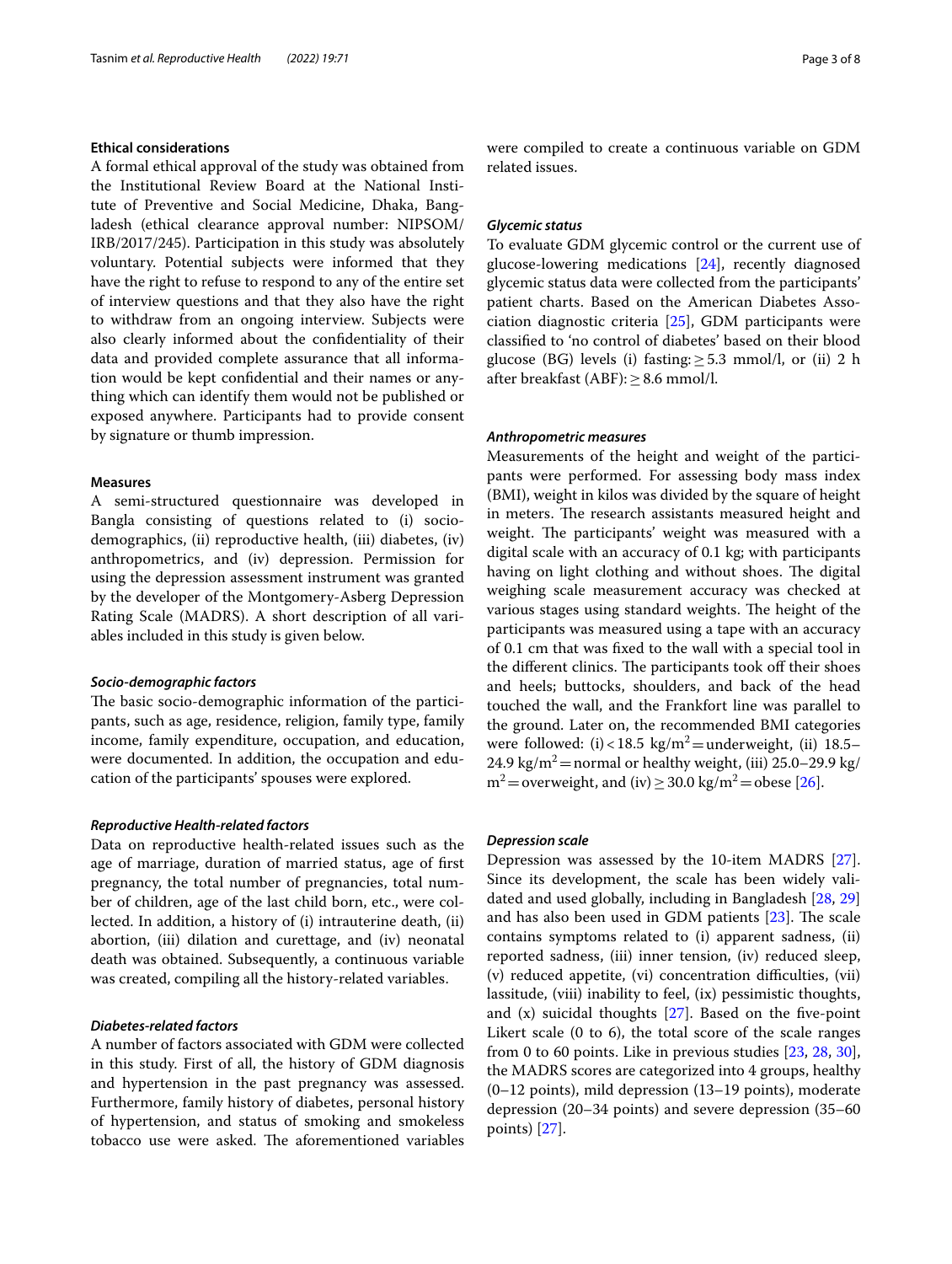#### **Statistical analysis**

After data collection, individual questionnaires were edited for completion and consistency. Only fully completed questionnaires were entered into the statistical software (SPSS 22, IBM Corporation, Chicago, IL, USA) for analysis. Descriptive statistics (e.g., percentage, frequencies, mean and standard deviations) were used to describe the data. Inferential statistics (e.g., ANOVA tests, independent t-tests, etc.) were performed to identify signifcant associations of the studied variables with depression as the outcome variable. A two-tailed *p*-value of < 0.05 and 95% confdence interval was considered statistically signifcant.

<span id="page-3-0"></span>

|            |  | Table 1 Distribution of the Socio-demographic variables with |  |
|------------|--|--------------------------------------------------------------|--|
| depression |  |                                                              |  |

| <b>Variables</b>     | <b>Total sample</b> |       |           |           |         |  |  |
|----------------------|---------------------|-------|-----------|-----------|---------|--|--|
|                      | n (%)               | Mean  | <b>SD</b> | f/t-value | p-value |  |  |
| Age group            |                     |       |           |           |         |  |  |
| 18-25 years          | 23; 21.9%           | 12.78 | 8.61      | 0.265     | 0.768   |  |  |
| 26-33 years          | 63; 60.0%           | 12.83 | 9.51      |           |         |  |  |
| 34-41 years          | 19; 18.1%           | 11.16 | 7.40      |           |         |  |  |
| Religion             |                     |       |           |           |         |  |  |
| Muslim               | 93; 88.6%           | 12.06 | 8.91      | 2.091     | 0.151   |  |  |
| Hindu                | 12; 11.4%           | 16.00 | 8.57      |           |         |  |  |
| Residence            |                     |       |           |           |         |  |  |
| Urban                | 79; 75.2%           | 12.63 | 9.13      | 0.056     | 0.814   |  |  |
| Rural                | 26; 24.8%           | 12.15 | 8.41      |           |         |  |  |
| Family type          |                     |       |           |           |         |  |  |
| Joint                | 43; 41.0%           | 12.93 | 8.39      | 0.157     | 0.693   |  |  |
| Nuclear              | 62; 59.0%           | 12.22 | 9.32      |           |         |  |  |
| Education            |                     |       |           |           |         |  |  |
| Up to primary        | 21; 20.0%           | 14.00 | 10.18     | 0.365     | 0.695   |  |  |
| Secondary            | 40; 38.1%           | 12.25 | 7.57      |           |         |  |  |
| Higher               | 44; 41.9%           | 12.04 | 9.53      |           |         |  |  |
| Occupation           |                     |       |           |           |         |  |  |
| Housewife            | 71; 67.6%           | 12.45 | 8.47      | 0.480     | 0.620   |  |  |
| Service holder       | 14; 13.3%           | 10.86 | 9.47      |           |         |  |  |
| Others               | 20; 19.0%           | 13.90 | 10.29     |           |         |  |  |
| Husband's education  |                     |       |           |           |         |  |  |
| Up to primary        | 7; 6.7%             | 11.71 | 7.95      | 0.938     | 0.395   |  |  |
| Secondary            | 30; 28.6%           | 14.40 | 10.09     |           |         |  |  |
| Higher               | 68; 64.8%           | 11.76 | 8.45      |           |         |  |  |
| Husband's occupation |                     |       |           |           |         |  |  |
| Service holder       | 43; 41.0%           | 12.65 | 9.41      | 2.441     | 0.069   |  |  |
| Business man         | 31; 29.5%           | 15.29 | 8.76      |           |         |  |  |
| Stay in abroad       | 12; 11.4%           | 8.00  | 5.12      |           |         |  |  |
| Day labor            | 19; 18.1%           | 10.53 | 8.84      |           |         |  |  |

<span id="page-3-1"></span>**Table 2** Distribution of the reproductive health-related variables and association with depression

| <b>Variables</b>          | <b>Total sample</b>               |       |       |           |                 |
|---------------------------|-----------------------------------|-------|-------|-----------|-----------------|
|                           | n (%)                             | Mean  | SD    | f/t-value | <i>p</i> -value |
|                           | History of intrauterine death     |       |       |           |                 |
| No                        | 100; 95.2%                        | 12.38 | 8.95  | 0.474     | 0.493           |
| Yes                       | 5:4.8%                            | 15.20 | 8.79  |           |                 |
| History of abortion       |                                   |       |       |           |                 |
| No                        | 74; 70.5%                         | 11.27 | 8.49  | 5.067     | 0.027           |
| Yes                       | 31; 29.5%                         | 15.48 | 9.34  |           |                 |
|                           | History of dilation and curettage |       |       |           |                 |
| No                        | 89; 84.8%                         | 12.02 | 8.57  | 1.790     | 0.184           |
| Yes                       | 16; 15.2%                         | 15.25 | 10.55 |           |                 |
| History of neonatal death |                                   |       |       |           |                 |
| No                        | 93; 88.6%                         | 11.76 | 8.33  | 6.048     | 0.016           |
| Yes                       | 12; 11.4%                         | 18.33 | 11.37 |           |                 |

## **Results**

The socio-demographic characteristics of the participants are presented in Table [1,](#page-3-0) whereas Tables [2](#page-3-1) and [3](#page-4-0) show reproductive health history and GDM-related variables, respectively. Of the 105 women with GDM, 60.0% were in the 26–33-year-old group, and their mean age was 28.98  $(\pm 4.87)$  years. Most of them were Muslim (88.6%), urban residents (75.2%), and housewives (67.6%) (Table [1\)](#page-3-0). Only 25 women reported having a personal monthly income  $(42,000 \pm 17,795$  BDT). The mean total family income of the participants was  $57,028 \pm 33,860$  BDT, whereas  $26,400 \pm 13,945$  BDT was the average reported monthly expenditure (Table [4\)](#page-4-1). About 36.2% of the subjects with GDM reported sufering from mild to severe levels of depression (Fig. [1](#page-5-0)). However, bivariate analyses showed no signifcant associations between socio-demographic factors and depression levels (Table [1](#page-3-0)).

Among the participants, 4.8% had a history of intrauterine death, whereas 29.5%, 15.2%, and 11.4% reported a history of abortion, dilation and curettage, and neonatal death, respectively. Subjects reporting a history of abortion and neonatal death were signifcantly more likely to suffer from depression (f=5.07,  $p=0.027$  and f=6.05,  $p=0.016$ , respectively) (Table [2\)](#page-3-1). In addition, 0.61  $(\pm 0.75)$  was the mean score of total reproductive healthrelated history, which was also signifcantly correlated with depression  $(r=0.314, p<0.001)$  (Tables [2](#page-3-1), [4\)](#page-4-1).

About 27.6% and 4.8% of the subjects were diagnosed with GDM and hypertension in their prior pregnancy, respectively, and 13.3% reported sufering from hypertension during the non-pregnant period. Similarly, 62.9% and 44.8% reported that someone in their family had sufered from diabetes mellitus and hypertension,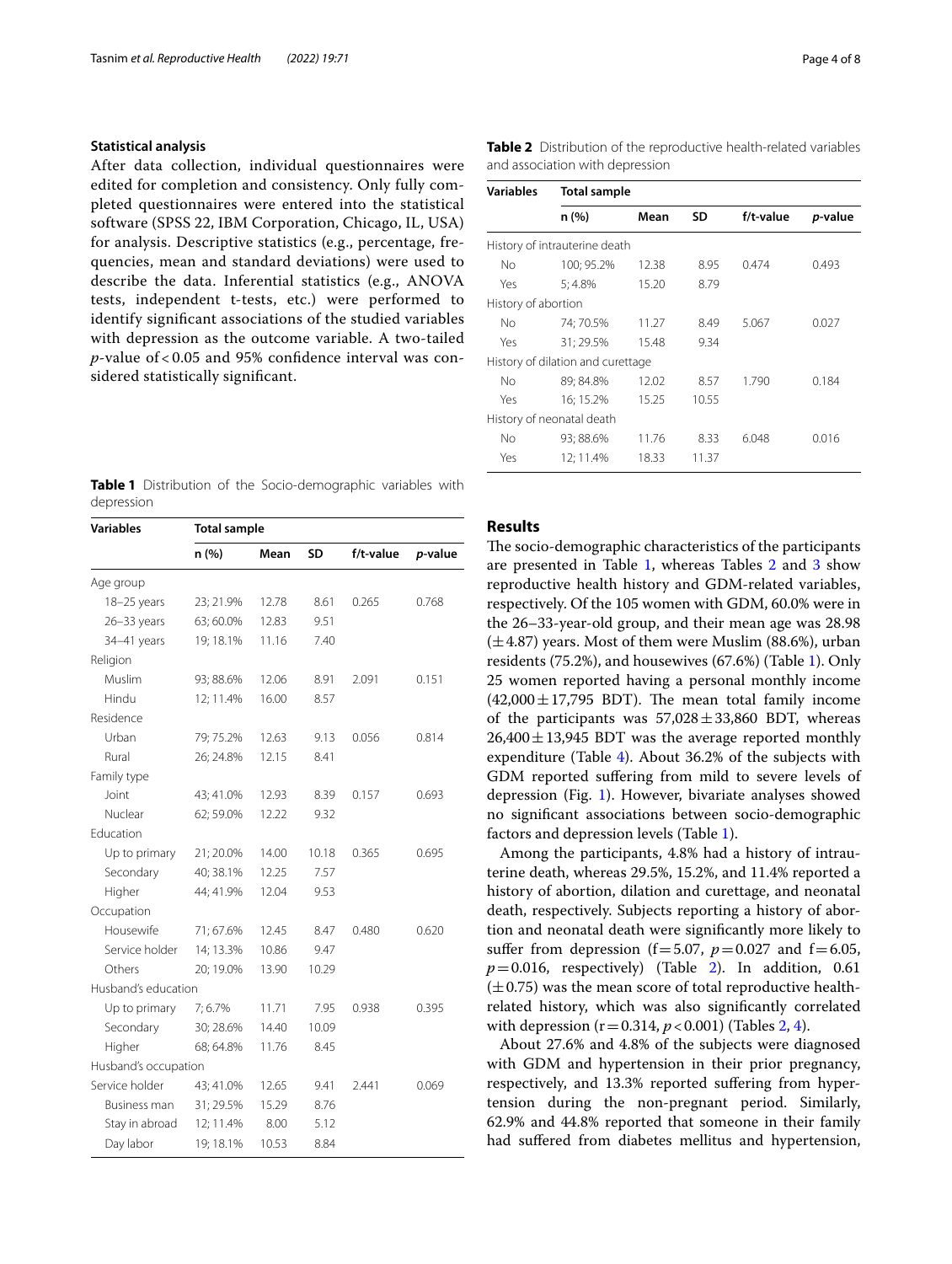## <span id="page-4-0"></span>**Table 3** Distribution of the diabetes-related variables and association with depression

| <b>Variables</b>                                     | <b>Total sample</b> |       |      |           |                 |  |
|------------------------------------------------------|---------------------|-------|------|-----------|-----------------|--|
|                                                      | n (%)               | Mean  | SD   | F/t-value | <i>p</i> -value |  |
| History of GDM in past pregnancy                     |                     |       |      |           |                 |  |
| No                                                   | 76; 72.4%           | 12.68 | 9.14 | 0.099     | 0.754           |  |
| Yes                                                  | 29; 27.6%           | 12.07 | 8.44 |           |                 |  |
| Family history diabetes mellitus                     |                     |       |      |           |                 |  |
| No                                                   | 39; 37.1%           | 11.95 | 8.48 | 0.248     | 0.620           |  |
| Yes                                                  | 66; 62.9%           | 12.85 | 9.22 |           |                 |  |
| History of hypertension                              |                     |       |      |           |                 |  |
| No                                                   | 91; 86.7%           | 12.59 | 8.95 | 0.053     | 0.818           |  |
| Yes                                                  | 14; 13.3%           | 12.00 | 9.05 |           |                 |  |
| History of hypertension in past pregnancy            |                     |       |      |           |                 |  |
| No                                                   | 100; 95.2%          | 12.58 | 8.92 | 0.113     | 0.737           |  |
| Yes                                                  | 5;4.8%              | 11.20 | 9.86 |           |                 |  |
| Family history of hypertension                       |                     |       |      |           |                 |  |
| <b>No</b>                                            | 58; 55.2%           | 12.03 | 8.41 | 0.373     | 0.543           |  |
| Yes                                                  | 47; 44.8%           | 13.11 | 9.57 |           |                 |  |
| Glycemic status                                      |                     |       |      |           |                 |  |
| Both fasting and 2 h ABF BG level are in control     | 16; 15.2%           | 9.38  | 5.30 | 22.403    | < 0.001         |  |
| Either fasting or 2 h ABF BG level is in control     | 48; 45.7%           | 8.33  | 5.04 |           |                 |  |
| Both fasting and 2 h ABF BG level are not in control | 41; 39.0%           | 18.49 | 9.98 |           |                 |  |
| Body mass index (BMI)                                |                     |       |      |           |                 |  |
| Normal                                               | 23; 21.9%           | 12.00 | 7.38 | 0.100     | 0.905           |  |
| Overweight                                           | 44; 41.9%           | 12.95 | 9.03 |           |                 |  |
| Obesity                                              | 38; 36.2%           | 12.32 | 9.79 |           |                 |  |

<span id="page-4-1"></span>**Table 4** Correlations of the continuous variables with depression

| <b>Variables</b>                          | Mean $\pm$ SD             | Correlation coefficient (r) | 2-tailed Sig. $(p)$ |
|-------------------------------------------|---------------------------|-----------------------------|---------------------|
| Age                                       | $28.98 \pm 4.87$          | $-0.085$                    | 0.390               |
| Monthly personal income                   | $42,000.00 \pm 17,795.13$ | 0.074                       | 0.726               |
| Monthly family income                     | 57,028.57 ± 33,860.14     | 0.017                       | 0.862               |
| Monthly family expenditure                | 26,400.00 ± 13,945.53     | 0.033                       | 0.740               |
| Age at marriage                           | $21.49 \pm 4.339$         | $-0.019$                    | 0.844               |
| Marriage duration                         | $7.58 \pm 5.31$           | $-0.067$                    | 0.497               |
| Age of first conceive                     | $23.54 \pm 5.31$          | 0.087                       | 0.375               |
| Total number of conceive                  | $2.40 \pm 1.31$           | $-0.203$                    | 0.138               |
| Total number of children                  | $1.64 \pm 0.85$           | 0.039                       | 0.775               |
| Age of last children                      | $5.96 \pm 3.53$           | 0.001                       | 0.994               |
| Total reproductive health related history | $0.61 \pm 0.75$           | 0.314                       | < 0.001             |
| Total diabetes related history            | $1.53 \pm 1.07$           | 0.023                       | 0.814               |
| Fasting blood glucose level               | $5.91 \pm 1.34$           | 0.088                       | 0.373               |
| 2 h after breakfast glucose (AFB) level   | $8.52 \pm 2.29$           | 0.271                       | 0.005               |
| Both fasting and 2 h AFB glucose level    | $14.43 \pm 3.08$          | 0.239                       | 0.014               |
| Body mass index                           | $28.95 \pm 4.91$          | $-0.061$                    | 0.533               |

respectively. Among the participants, 39.0% GDM was not controlled based on both fasting and 2 h after breakfast glycemic levels, and 45.7% were deemed as

controlled. In addition, 41.9% were overweight, and 36.2% were obese. However, neither previous pregnancy diabetes nor hypertension history, nor BMI status were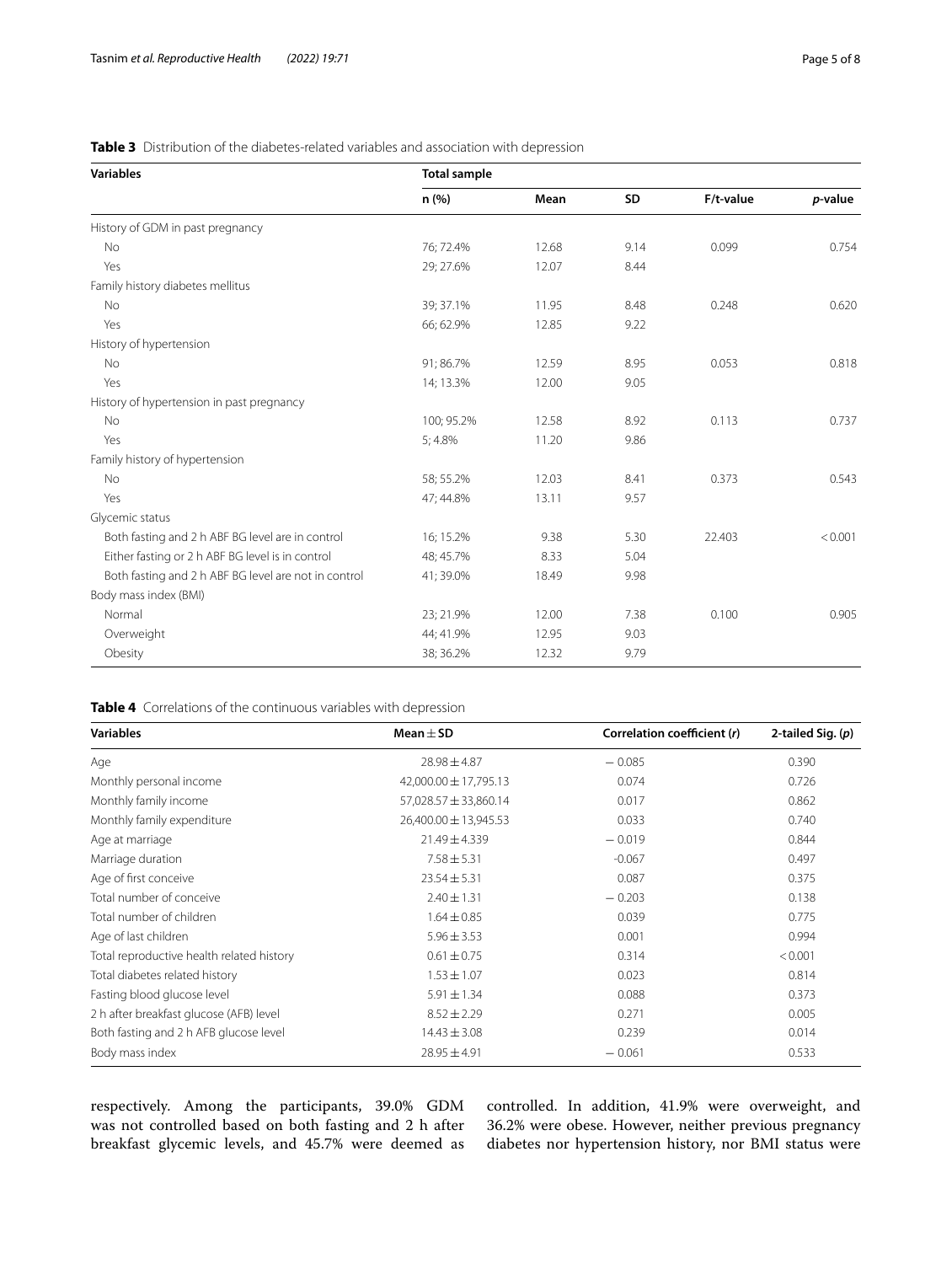

<span id="page-5-0"></span>signifcantly associated with depression, but current GDM glycemic status was. In fact, the lesser the GDM control, the more likely subjects were to report depression (f = 22.40,  $p < 0.001$ ) (Tables [3,](#page-4-0) [4](#page-4-1)).

#### **Discussion**

The prevalence of severe levels of depressive symptoms among women with GDM was 36.2% and was associated with a history of abortion, neonatal death, and poor GDM glycemic control. This study shows that the presence of GDM, particularly when glycemia is not wellcontrolled among expectant Bangladeshi mothers, is associated with an increased risk of depression. It is now well established that the presence of antenatal and postpartum depression imposes substantial adverse efects on both mothers and their offspring  $[17, 31, 32]$  $[17, 31, 32]$  $[17, 31, 32]$  $[17, 31, 32]$  $[17, 31, 32]$ . In addition, many of the mothers with antenatal depression will also sufer from depression after labor and delivery, with 39% of postnatal depression rates being attributable as being initiated and established during the pregnancy period [[31\]](#page-7-14). Thus, early identification and treatment of antenatally depressed subjects with GDM are critical [\[33,](#page-7-16) [34](#page-7-17)].

Before entertaining the potential implications of the present study, several methodological issues deserve comment. First of all, this was a cross-sectional study which may hinder the ability to infer causal associations. Second, participants were identifed from four hospitals and included a relatively small sample size; therefore, generalizability may be limited. Third, this study lacked a control group of participants without GDM, a comparative control group. However, the present study provides important and scarcely available information in the Bangladeshi context, and the fndings further reinforce the need to expand the study and identify viable pragmatic interventions to prevent the deleterious consequences of GDM and depression on both mother and child.

The prevalence of all severities of depression was 36.2%, whereas the only prior study assessing depression in Bangladesh reported a prevalence of 18.32% among pregnant women with and without GDM [[23](#page-7-6)]. Furthermore, the investigators reported that a prevalence of 25.92% (12.70%, 5.48% and 0.14% mild, moderate and severe depression, respectively) for antenatal depression was present among women with GDM [\[23](#page-7-6)]. Of note, a review article estimated the prevalence of mental disorders in Bangladesh within 6.5 to 31.0% of all adult subjects [[35\]](#page-7-18), while the median prevalence of antenatal depression has been estimated to be around 14.7–24.3% globally [[17,](#page-7-1) [31,](#page-7-14) [36\]](#page-7-19). Furthermore, the prevalence rates of antenatal depression were 7.4%, 12.8%, and 12.0% in the frst, second, and third trimesters, respectively [\[37](#page-7-20)]. However, antenatal depression rates as high as 57% have been reported in LMIC such as Bangladesh [[3\]](#page-6-2), with a pooled prevalence estimated around 34.0% (compared to 22.7% in middle-income countries) [\[5\]](#page-6-4). Depressionrelated studies considering special situations of pregnant women (for example, gestational diabetes) are somewhat limited in the literature [[17,](#page-7-1) [36](#page-7-19)]; only a prior study was conducted in Bangladesh [[23\]](#page-7-6).

Although many factors related to socio-demographic (e.g., low socioeconomic status, low social support, lower education levels, poor marital relationships etc.), psychological (e.g., psychiatric illness history, stressful life events, exposure to violence etc.), and health (e.g., negative attitude towards pregnancy, negative obstetric history etc.) have been associated with antenatal depression risk  $[1, 3, 5]$  $[1, 3, 5]$  $[1, 3, 5]$  $[1, 3, 5]$  $[1, 3, 5]$  $[1, 3, 5]$  $[1, 3, 5]$ , the potential contribution of GDM to this risk has only been sporadically examined. However, as suggested by the present study, pregnant women with GDM are at high risk of depression, and such risk is further exacerbated by poor control of their glycemic state.

GDM subjects with a history of reproductive healthrelated complexities were more likely to be depressed. Such associations have been previously identifed, and the present study concurs with such fndings [[6,](#page-6-13) [7](#page-6-5), [38](#page-7-21)]. It can be postulated that poor diabetes self-care increases the risk of depression, likely related to the complex nature of diabetes management in LMIC, and the impositions of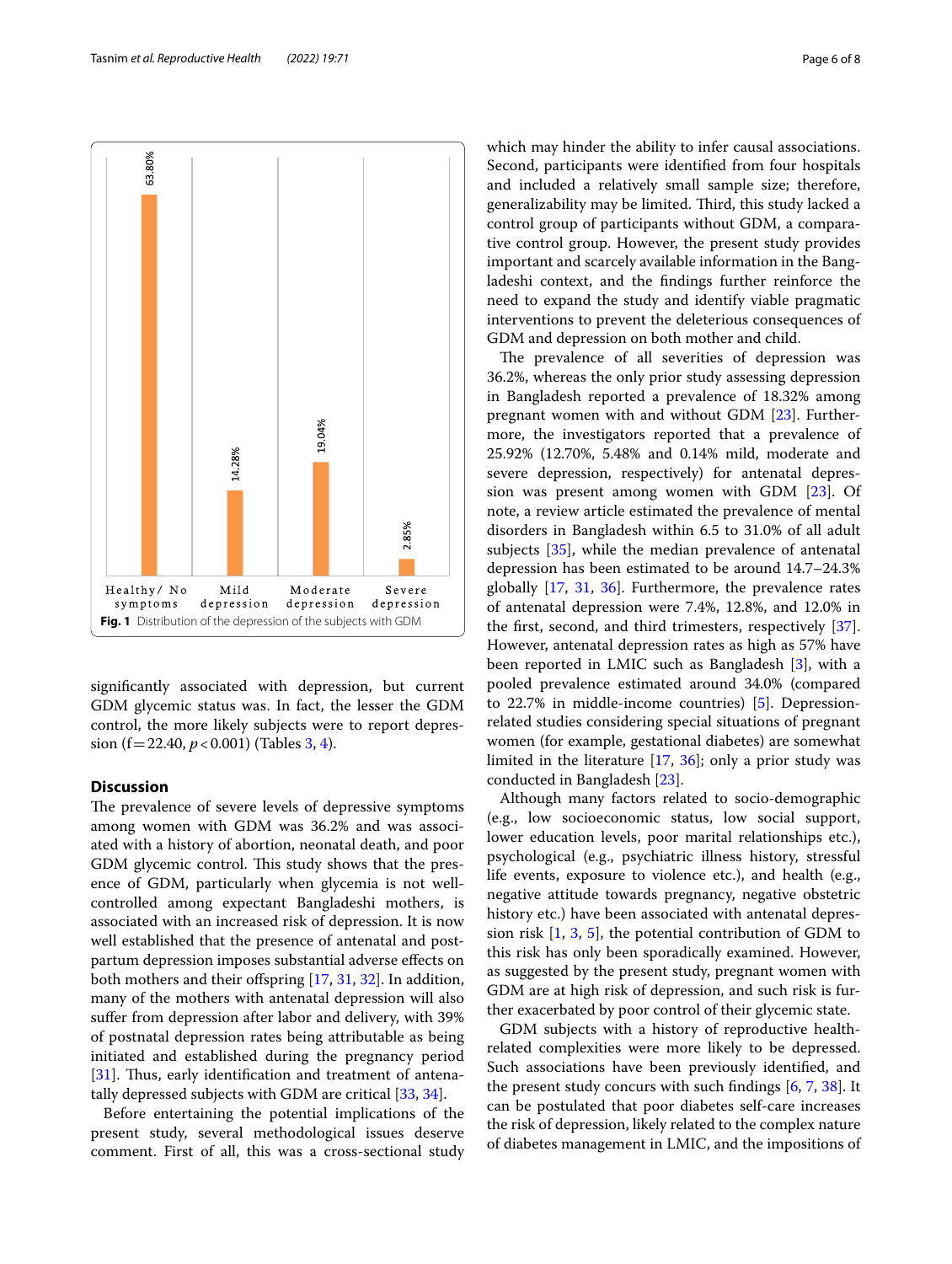GDM on lifestyle, particularly when the access to care is sporadic and difficult [\[33](#page-7-16), [39\]](#page-7-22). Indeed, it is possible that GDM women who have ready access to interventions and medical care for their diabetes (i.e., dietary advice, glucose monitoring, insulin therapy etc.) may be less likely to develop adverse mental health outcomes [\[40](#page-7-23)]. Consequently, the inability to establish GDM glycemic control may simply refect the lack of access to overall care, which may exacerbate the propensity for antenatal depression in these cases.

#### **Conclusions**

In a group of GDM women, 36.2% sufered from depressive symptoms, and the depression severity was enhanced by the presence of underlying poor glycemic control. Considering the known negative impact of GDM and depression on pregnancy-related outcomes, early screening of these conditions should be pursued, preferentially once every trimester over the duration of the gestational period.

#### **Abbreviations**

ABF: 2H after breakfast; BG: Blood glucose; BMI: Body mass index; GDM: Gestational diabetes mellitus; LMICs: Low-and middle-income countries; MADRS: Montgomery-Asberg Depression Rating Scale.

#### **Acknowledgements**

The present study was carried out as part of the fulfllment of MPH thesis at the National Institute of Preventive and Social Medicine, Bangladesh. In addition, it should be noted that the CHINTA Research Bangladesh was formerly known as the Undergraduate Research Organization.

#### **Authors' contributions**

All authors made a signifcant contribution to the work reported, whether that is in the conception, study design, execution, acquisition of data, analysis and interpretation, or in all these areas; took part in drafting, revising or critically reviewing the article; gave fnal approval of the version to be published; have agreed on the journal to which the article has been submitted; and agree to be accountable for all aspects of the work. All authors read and approved the final manuscript.

#### **Funding**

The present study did not get any fnancial support.

#### **Availability of data and materials**

The dataset used and/or analyzed during the current study are available from the corresponding author on reasonable request.

#### **Declarations**

#### **Ethical approval and consent to participate**

A formal ethical approval of the study was obtained from the Institutional Review Board at the National Institute of Preventive and Social Medicine, Dhaka, Bangladesh. Participants had to provide consent by signature or thumb impression.

#### **Consent for publication**

All participants consented for publication of their information.

#### **Competing interests**

The authors do not have any competing interests.

#### **Author details**

<sup>1</sup> Department of Immunology, Bangladesh University of Health Sciences, Darus Salam Road, Dhaka 1216, Bangladesh. <sup>2</sup> Department of Public Health, Global Communicable Disease, University of South Florida, Tampa, FL 33620, USA. <sup>3</sup> Director General of Health Services, Ministry of Health and Family Welfare, Mohakhali, Dhaka 1212, Bangladesh. <sup>4</sup> Department of Nutrition and Biochemistry, National Institute of Preventive and Social Medicine, Mohakhali, Dhaka 1212, Bangladesh. <sup>5</sup> Diabetes and Obesity Research Center, NYU Langone Hospital—Long Island, Long Island, New York 11501, US. <sup>6</sup>Department of Psychiatry, Faculty of Medicine, Mbarara University of Science and Technology, 1410, Mbarara, Uganda.<sup>7</sup> African Centre for Suicide Prevention and Research, 379, Mbarara, Uganda. <sup>8</sup> Department of Child Health, The Child Health Research Institute, The University of Missouri School of Medicine, Columbia, MO 65201, USA. <sup>9</sup> Department of Public Health, Daffodil International University, Dhaka 1341, Bangladesh. <sup>10</sup>Department of Public Health and Informatics, Jahangirnagar University, Savar, Dhaka 1342, Bangladesh. <sup>11</sup>CHINTA Research Bangladesh, Gerua, Dhaka 1342, Bangladesh.

## Received: 6 December 2021 Accepted: 3 March 2022

#### **References**

- <span id="page-6-0"></span>1. Biaggi A, Conroy S, Pawlby S, Pariante CM. Identifying the women at risk of antenatal anxiety and depression: a systematic review. J Afect Disord, Elsevier. 2016;191:62–77. [https://doi.org/10.1016/j.jad.2015.11.014.](https://doi.org/10.1016/j.jad.2015.11.014)
- <span id="page-6-1"></span>2. World Health Organization. Maternal and Child Mental Health [Internet]. 2021 [cited 3 Apr 2021]. Available: [https://www.who.int/mental\\_health/](https://www.who.int/mental_health/maternal-child/en/) [maternal-child/en/](https://www.who.int/mental_health/maternal-child/en/).
- <span id="page-6-2"></span>3. Gelaye B, Rondon MB, Araya R, Williams MA. Epidemiology of maternal depression, risk factors, and child outcomes in low-income and middleincome countries. Lancet Psychiatry, Elsevier. 2016;3:973–82. [https://doi.](https://doi.org/10.1016/S2215-0366(16)30284-X) [org/10.1016/S2215-0366\(16\)30284-X](https://doi.org/10.1016/S2215-0366(16)30284-X).
- <span id="page-6-3"></span>4. Woody CA, Ferrari AJ, Siskind DJ, Whiteford HA, Harris MG. A systematic review and meta-regression of the prevalence and incidence of perinatal depression. J Afect Disord, Elsevier. 2017;219:86–92. [https://doi.org/10.](https://doi.org/10.1016/j.jad.2017.05.003) [1016/j.jad.2017.05.003.](https://doi.org/10.1016/j.jad.2017.05.003)
- <span id="page-6-4"></span>5. Dadi AF, Miller ER, Mwanri L. Antenatal depression and its association with adverse birth outcomes in low and middle-income countries: a systematic review and meta-analysis. PLoS One, Public Library of Science. 2020;15:0227323. <https://doi.org/10.1371/journal.pone.0227323>.
- <span id="page-6-13"></span>6. Giannandrea SAM, Cerulli C, Anson E, Chaudron LH. Increased risk for postpartum psychiatric disorders among women with past pregnancy loss. J Women's Heal, Mary Ann Liebert, Inc. 2013;22:760–8. [https://doi.](https://doi.org/10.1089/jwh.2012.4011) [org/10.1089/jwh.2012.4011](https://doi.org/10.1089/jwh.2012.4011).
- <span id="page-6-5"></span>7. Broen AN, Moum T, Bødtker AS, Ekeberg O. The course of mental health after miscarriage and induced abortion: a longitudinal, fve-year followup study. BMC Med. 2005;3:18. [https://doi.org/10.1186/1741-7015-3-18.](https://doi.org/10.1186/1741-7015-3-18)
- <span id="page-6-6"></span>8. American Psychiatric Association. Diagnostic and statistical manual of mental disorders (DSM-5®). 5th ed. Arlington, VA: American Psychiatric Publishing; 2013.
- <span id="page-6-7"></span>9. Rasheduzzaman M, Al Mamun F, Faruk MO, Hosen I, Mamun MA. Depression in Bangladeshi university students: the role of sociodemographic, personal, and familial psychopathological factors. Perspect Psychiatr Care. 2021.<https://doi.org/10.1111/ppc.12722>.
- <span id="page-6-8"></span>10. WHO. Diabetes - WHO [Internet]. 2020 [cited 3 Apr 2021]. Available: <https://www.who.int/news-room/fact-sheets/detail/diabetes>.
- <span id="page-6-9"></span>11. Veeraswamy S, Vijayam B, Gupta VK, Kapur A. Gestational diabetes: the public health relevance and approach. Diabetes Res Clin Pract, Elsevier. 2012;97:350–8. [https://doi.org/10.1016/j.diabres.2012.04.024.](https://doi.org/10.1016/j.diabres.2012.04.024)
- <span id="page-6-10"></span>12. International Diabetes Federation. IDF Diabetes Atlas-7th edition [Internet]. 2015 [cited 3 Apr 2021]. Available: [https://diabetesatlas.org/upload/](https://diabetesatlas.org/upload/resources/previous/files/7/IDF) [resources/previous/fles/7/IDF](https://diabetesatlas.org/upload/resources/previous/files/7/IDF) Diabetes Atlas 7th.pdf.
- <span id="page-6-11"></span>13. Lee KW, Ching SM, Ramachandran V, Yee A, Hoo FK, Chia YC, et al. Prevalence and risk factors of gestational diabetes mellitus in Asia: a systematic review and meta-analysis. BMC Preg Childbirth, BioMed Central. 2018;18:494.<https://doi.org/10.1186/s12884-018-2131-4>.
- <span id="page-6-12"></span>14. Sayeed MA, Mahtab H, Khanam PA, Begum R, Banu A, Azad Khan AK. Diabetes and hypertension in pregnancy in a rural community of